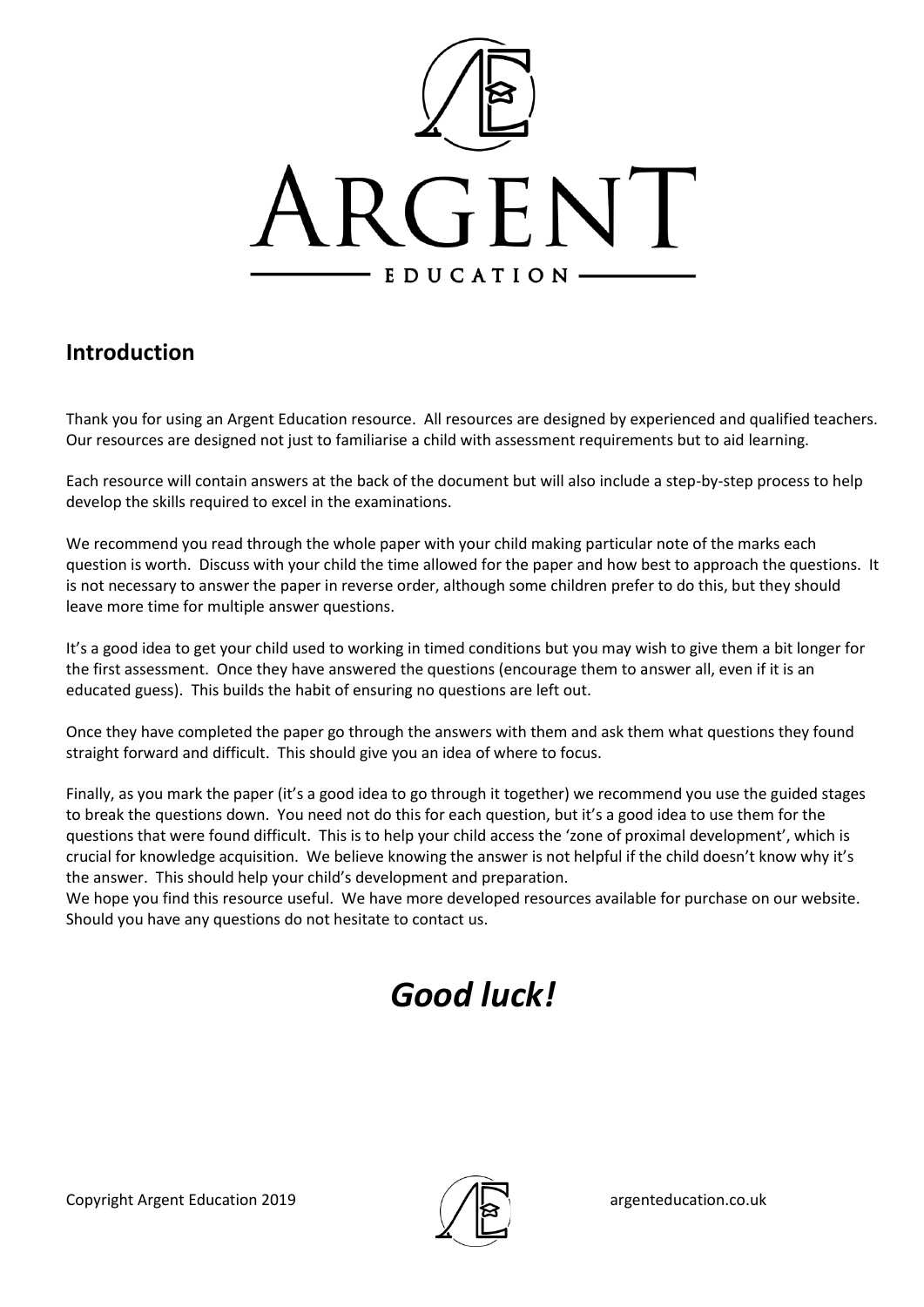## **Time: 1 hr 15 minutes total**

#### **Excerpt from Gulliver's Travels (adapted) – Jonathan Swift.**

Gulliver found himself in the land of Brobdingnag, inhabited by giants. He was captured by a farmer, who put him on display as a circus wonder at local fairs. He was then sold by the farmer to the Queen of Brobdingnag.

- 1. My late master withdrew, bidding me farewell, and saying he had left me in a good service; to which I replied not a word, only making him a slight bow.
- 2. The queen observed my coldness; and when the farmer was gone, asked me the reason. I made bold to tell her majesty that I owed no other obligation to my late master than his not dashing out the brains of a poor harmless creature, found by chance in his fields; which obligation was amply recompensed by the gain he had made in showing me through half the kingdom, and the price he had now sold me for. That the life I had since led was laborious enough to kill an animal of ten times my strength. That my health was much impaired by the continual drudgery of entertaining the rabble every hour of the day; and that, if my master had not thought my life in danger, her majesty would not have got so cheap a bargain. But I was out of all fear of being ill-treated under the protection of so great and good an empress, as I had already found my spirits revive by the influence of her most august presence.
- 3. This was the sum of my speech, delivered with great improprieties and hesitation. The queen, giving great allowance for my defectiveness in speaking, was, however, surprised at so much wit and good sense in so diminutive an animal. She carried me to the king, who was then retired to his cabinet. His majesty, a prince of much gravity and austere countenance, asked the queen, after a cold manner, how long it was since she grew fond of me. She commanded me to give to his majesty an account of myself, which I did in a very few words.
- 4. Although the king is a learned person, when he observed my shape exactly, and saw me walk erect, he conceived that I might be a piece of clockwork contrived by some ingenious artist. But when he heard my voice, and found what I delivered to be regular and rational, he could not conceal his astonishment. He was by no means satisfied with the relation I gave him of the manner I came into his kingdom and put several other questions to me, still receiving rational answers, no otherwise defective than by a foreign accent and an imperfect knowledge of the language.
- 5. His majesty sent for three great scholars who, after they had examined my shape, were of different opinions concerning me. They all agreed I could not be produced according to the regular laws of nature, because I was not framed with a capacity of preserving my life, either by swiftness, or climbing of trees, or digging holes in the earth. They observed by my teeth that I was a carnivorous animal; yet most quadrupeds being an overmatch for me, and field mice, with some others, too nimble, they could not imagine how I should be able to support myself, unless I fed upon snails and other insects. They would not allow me to be a dwarf, because my littleness was beyond all degrees of comparison; the queen's favourite dwarf being nearly thirty feet high.
- 6. After this, I entreated to be heard a word or two. I applied myself to the king, and assured his majesty that I came from a country which abounded with several millions of both sexes, and of my own stature; where the animals, trees and houses were all in proportion, and where, by consequence, I might be as able to defend myself, and to find sustenance, as any of his majesty's subjects could do here. To this they only replied with a smile of contempt, saying I had been instructed well in my lesson.

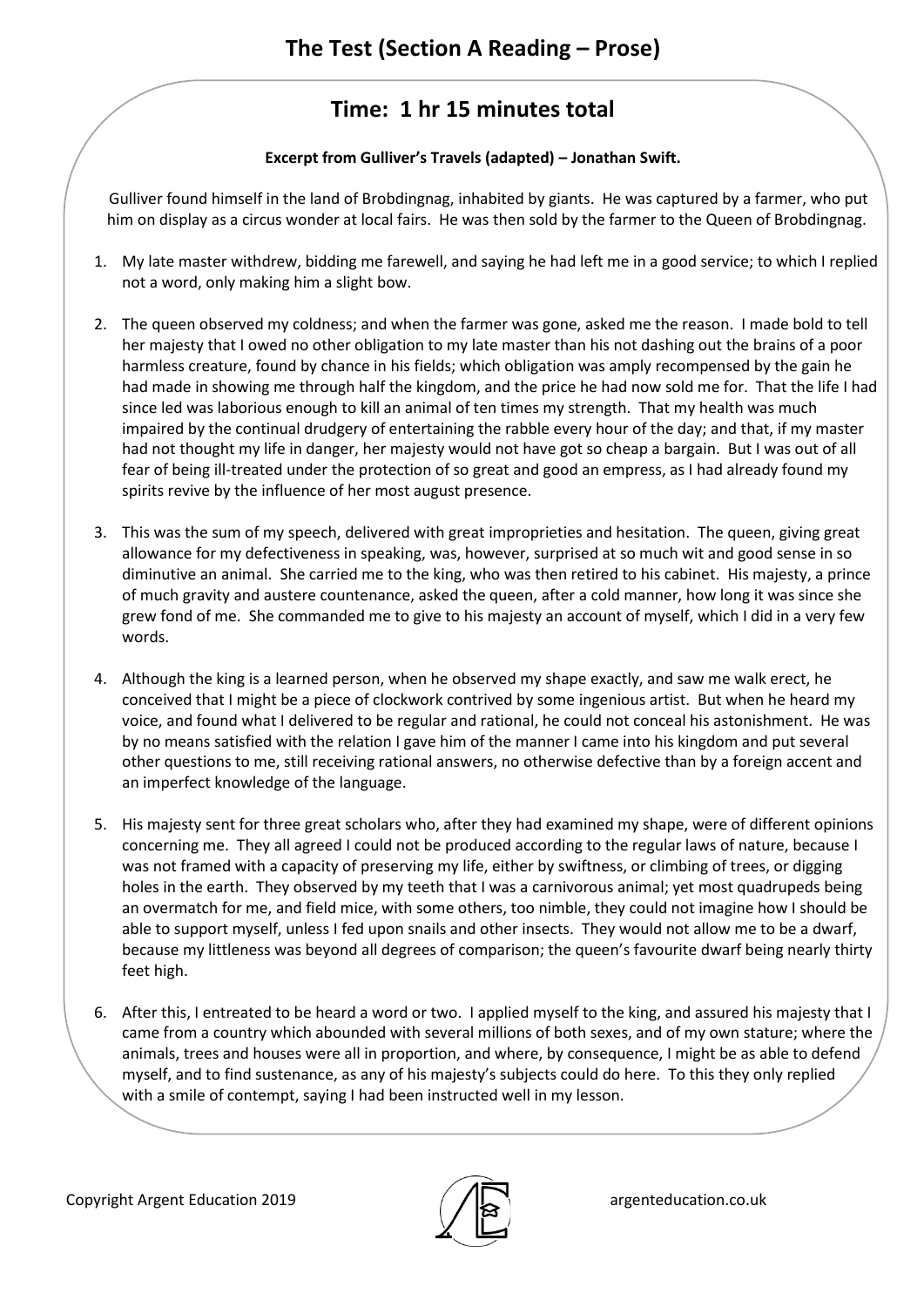## **QUESTIONS:**

| 1              | Describe Gulliver's state of mind in paragraph 2.                                                                                  | (2 marks) |
|----------------|------------------------------------------------------------------------------------------------------------------------------------|-----------|
|                |                                                                                                                                    |           |
|                |                                                                                                                                    |           |
|                |                                                                                                                                    |           |
|                |                                                                                                                                    |           |
| $\overline{2}$ | State the part of speech (verb, noun, adverb etc.) and explain the meaning of the words 'drudgery' and<br>'august' in paragraph 2. | (2 marks) |
|                |                                                                                                                                    |           |
|                |                                                                                                                                    |           |
|                |                                                                                                                                    |           |
| 3              | Find 5 adjectives to describe the king's personality. Add three more of your own.                                                  | (4 marks) |
|                |                                                                                                                                    |           |
|                |                                                                                                                                    |           |
|                |                                                                                                                                    |           |
|                |                                                                                                                                    |           |
| 4              | (Paragraph 5) Re-write 'most quadrupeds being an overmatch for me' in your own words.                                              | (2 marks) |
|                |                                                                                                                                    |           |

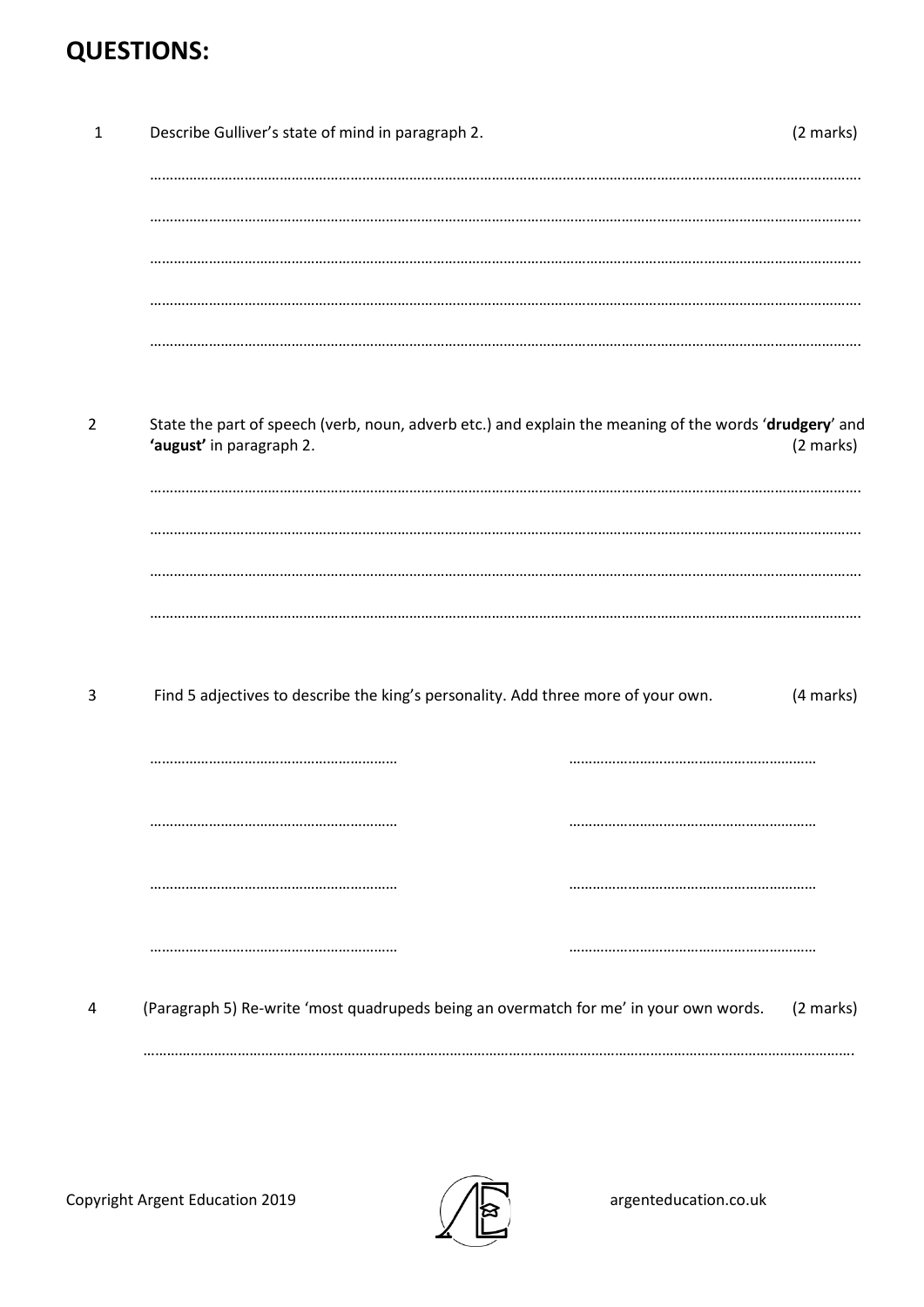| 5    | In the last sentence, who do you think 'they' imagined Gulliver's instructor to be? Explain your thoughts.          | (2 marks) |
|------|---------------------------------------------------------------------------------------------------------------------|-----------|
|      |                                                                                                                     |           |
| 6    | Reading the whole passage, describe the feelings and reactions of the king, queen and scholars towards<br>Gulliver. | (4 marks) |
|      |                                                                                                                     |           |
|      |                                                                                                                     |           |
|      |                                                                                                                     |           |
| 7    | Punctuate the following sentences correctly.                                                                        |           |
| i)   | mandy threw the apple's out of the window right onto matts head.<br>4 errors                                        | (2 marks) |
| ii)  | the must see film of the year is the new spiderman movie<br>4 errors                                                | (2 marks) |
| iii) | The childrens bedrooms all have bunk beds I think.<br>2 errors                                                      | (1 mark)  |
| 8a   | How would you react if you came across someone like Gulliver, with a similar tale, in your life? (2 marks)          |           |
| b    | What would you do with Gulliver if you found him?                                                                   | (2 marks) |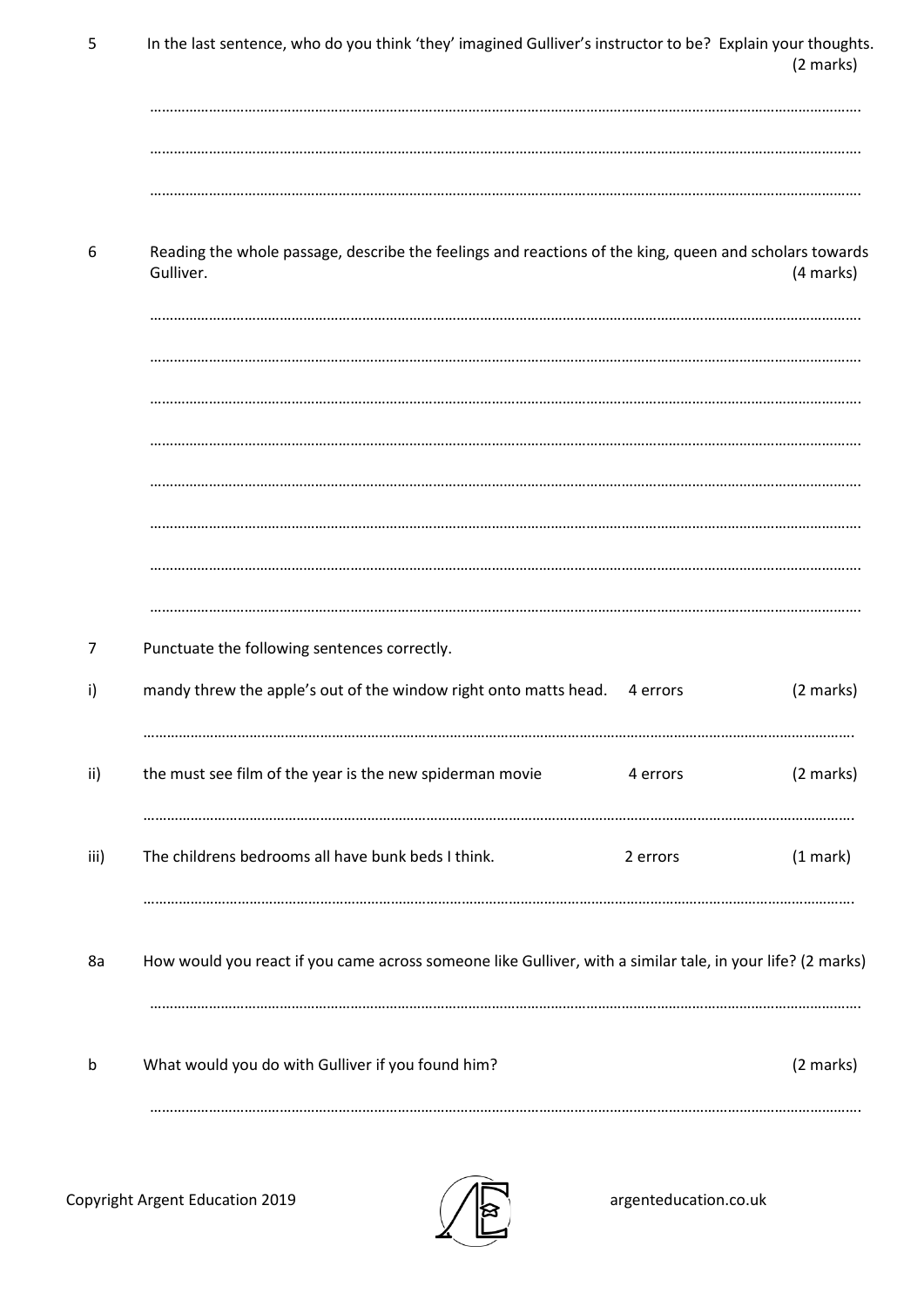#### **Answers given below, together with an explanation of why the other options are incorrect.**

- 1 Gulliver is ill and weakened from his recent experiences. His speech was brave / courageous. We can assume that he feels lucky and grateful to have been sold to the queen. He is now unafraid and reinvigorated in her presence.
- 2 Drudgery noun. Dull, uninspiring or menial work / labour (one of these or similar adjectives together with the idea of work / a task / labour – one mark)

August – adjective. Majestic, grandeur, dignified. (one of these adjectives or a suitable synonym – one mark)

3 Paragraph 2: grave (from 'gravity'), austere, cold. Paragraph 3: learned, astonished (from 'astonishment'), unsatisfied (from 'by no means satisfied').

Any five of the above will receive the full five marks.

Other possibilities:

Serious, severe, strict, steely, icy, frosty dour, unfriendly, intelligent, scholarly, well-educated, knowledgeable, frustrated, unfulfilled, aggrieved, displeased.

- 4 '…most four-legged animals being stronger than me', or a phrase with similar meaning.
- 5 Imagination can be used here. Perhaps Gulliver's instructor was a scientist from a far-off land by whom he had been 'shrunk', perhaps he had come from another planet, perhaps he had come from a community underground. An imaginative idea with a logical explanation is required. Marks should be deducted for incorrect grammar, spelling or punctuation, but effective communication is the main idea of the question.
- 6 We can infer from the text that everyone is most intrigued by Gulliver. We receive the impression that the queen looks kindly on him and is a gentle person. However the king is stern and formal, and perhaps a little jealous that the queen has already formed a relationship with Gulliver. The king is sceptical of everything about Gulliver and appears not to believe what Gulliver says to him. The scholars have no idea what to make of him despite quite a thorough examination. They are intrigued but perplexed. In the last sentence, they all show their disbelief of what he has said.
- 7 i) Mandy threw the apples out of the window, right onto Matt's head.
	- ii) The must-see film of the year is the new Spiderman movie.
	- Iii) The children's bedrooms all have bunk beds, I think.
- 8a Sample answer. 'Naturally I would be astonished discover someone like Gulliver. I would be kind to him and see if I could talk to him in English. I would carefully pick him up and take him to show my parents or a teacher. We would look after him and make sure he had sufficient food and drink. My parents would also treat him well. I don't think we would be at all afraid of him, as he would be very small indeed." **We are looking for reactions here. A good answer will not stray beyond these.**
- 8b Sample answer. 'I would carefully pick up Gulliver and put him in my pocket, making sure he was comfortable. I would take him to show my friends or parents. I would ask him lots of questions about where he was from, and what life was like there. I would like to keep him but I think my parents would discover him quickly. I think my parents would take him to the police, or perhaps to a zoo. **We are not looking for repetition of the answer in 8a). Marks in both answers should be deducted for incorrect spelling, grammar or punctuation, but the emphasis is on communicative achievement.**

Copyright Argent Education 2019 **argent and Convergent Education** 2019

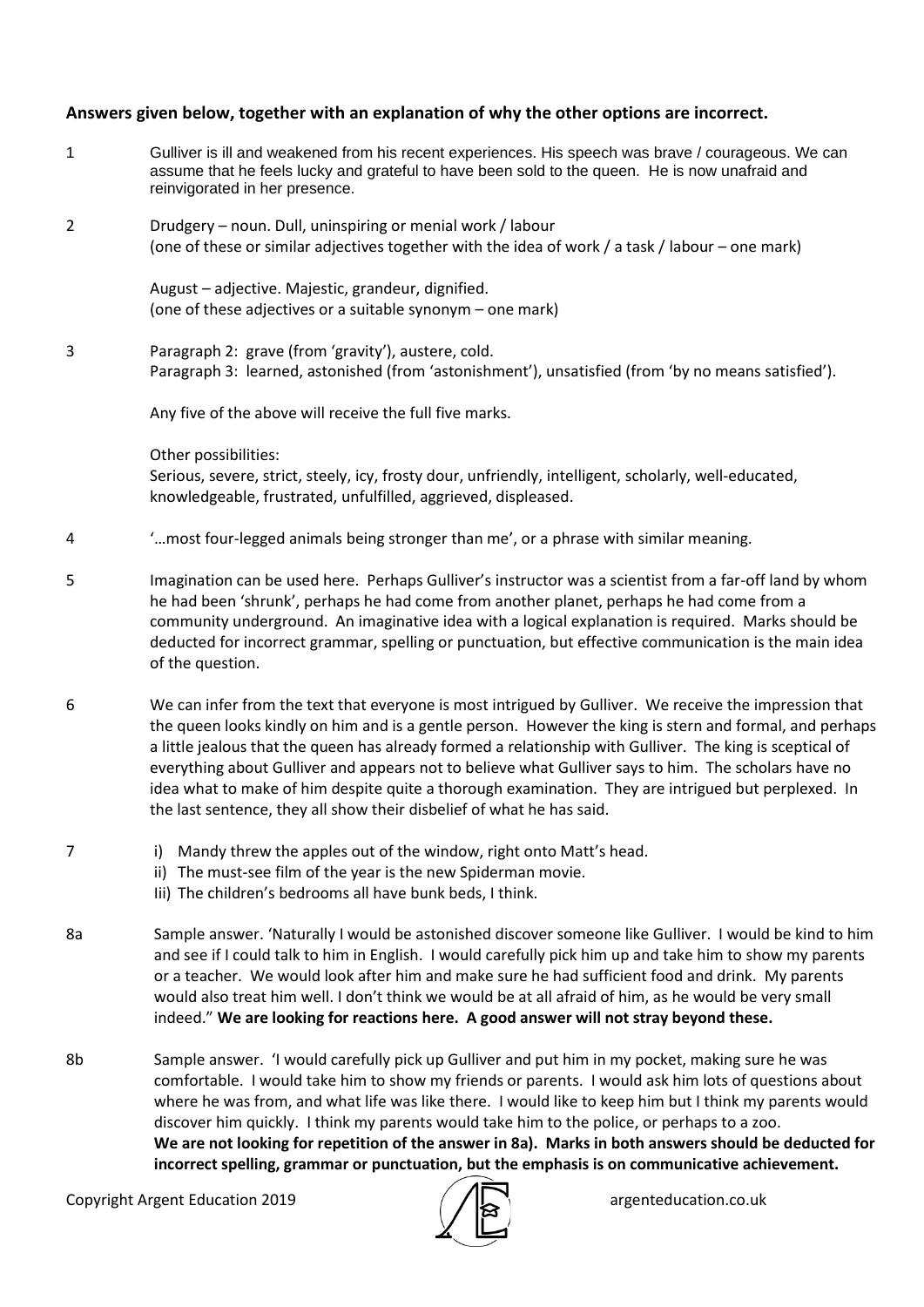### **The Test (Section A Reading – Poem)**

### **Time: 1 hr 15 minutes total**

### Walter de la Mare – The Listeners

'Is there anybody there?' said the Traveller, Knocking on the moonlit door; And his horse in the silence champed the grasses Of the forest's ferny floor: And a bird flew up out of the turret, Above the Traveller's head: And he smote upon the door again a second time; 'Is there anybody there?' he said. But no one descended to the Traveller; No head from the leaf-fringed sill Leaned over and looked into his grey eyes, Where he stood perplexed and still. But only a host of phantom listeners That dwelt in the lone house then Stood listening in the quiet of the moonlight To that voice from the world of men: Stood thronging the faint moonbeams on the dark stair, That goes down to the empty hall. Hearkening in an air stirred and shaken By the lonely Traveller's call. And he felt in his heart their strangeness, Their stillness answering his cry, While his horse moved, cropping the dark turf, 'Neath the starred and leafy sky; For he suddenly smote on the door, even Louder, and lifted his head:— 'Tell them I came, and no one answered, That I kept my word,' he said. Never the least stir made the listeners, Though every word he spake Fell echoing through the shadowiness of the still house From the one man left awake: Ay, they heard his foot upon the stirrup, And the sound of iron on stone, And how the silence surged softly backward, When the plunging hoofs were gone.

Source: *The Collected Poems of Walter de la Mare* (1979)

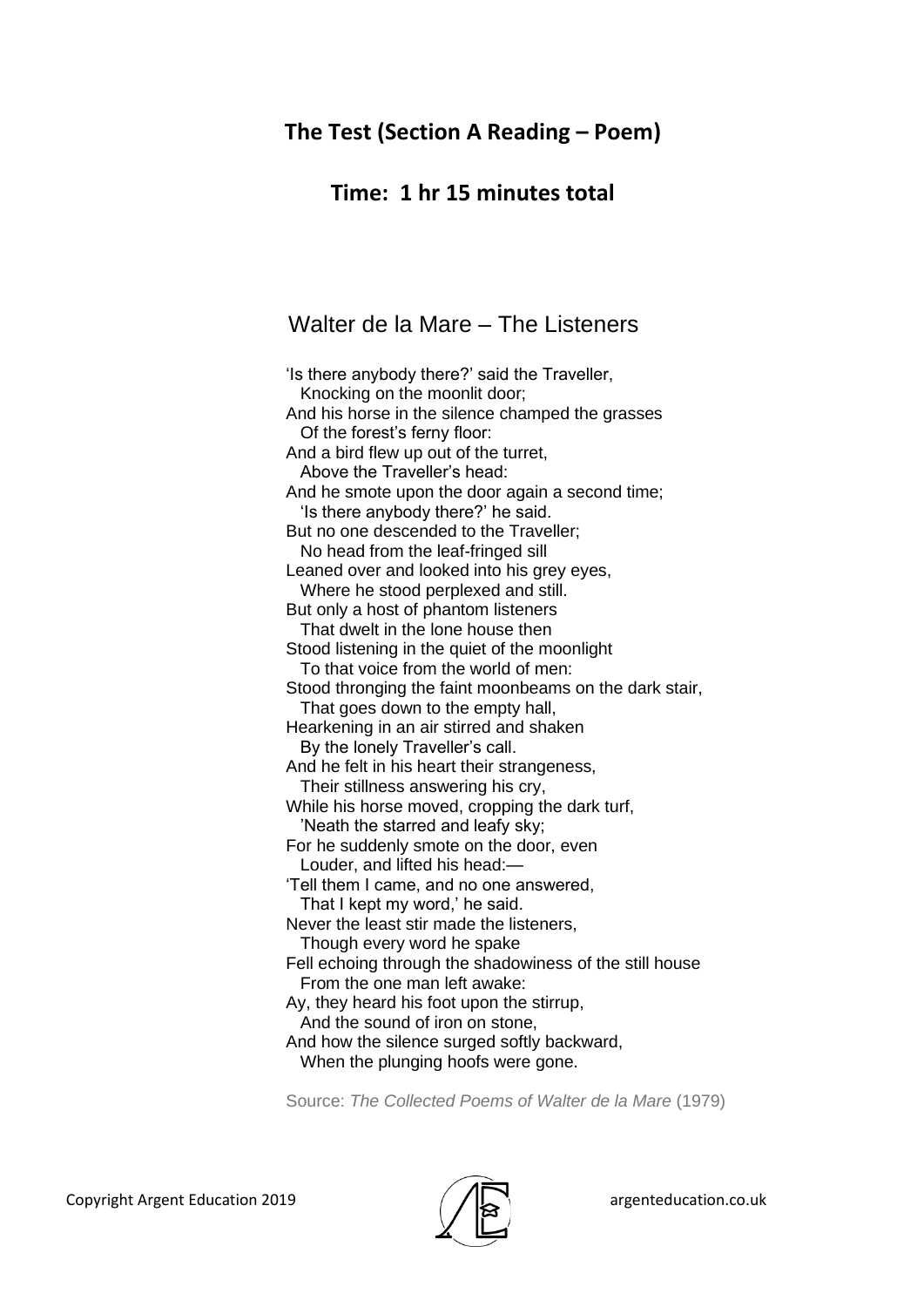## **QUESTIONS:**

| $\overline{2}$ | Why do you think the poem is called 'The Listeners' and not 'The Traveller'?                 | (2 marks) |
|----------------|----------------------------------------------------------------------------------------------|-----------|
|                |                                                                                              |           |
|                |                                                                                              |           |
|                |                                                                                              |           |
| $\mathsf{3}$   | What does the poet mean by the expression 'world of men'?                                    | (2 marks) |
|                |                                                                                              |           |
|                |                                                                                              |           |
|                |                                                                                              |           |
| 4              | Describe the house in 'The Listeners' and its situation. Use the facts and your imagination. | (5 marks) |
|                |                                                                                              |           |
|                |                                                                                              |           |
|                |                                                                                              |           |
|                |                                                                                              |           |
|                |                                                                                              |           |
|                |                                                                                              |           |
|                | Copyright Argent Education 2019<br>argenteducation.co.uk                                     |           |

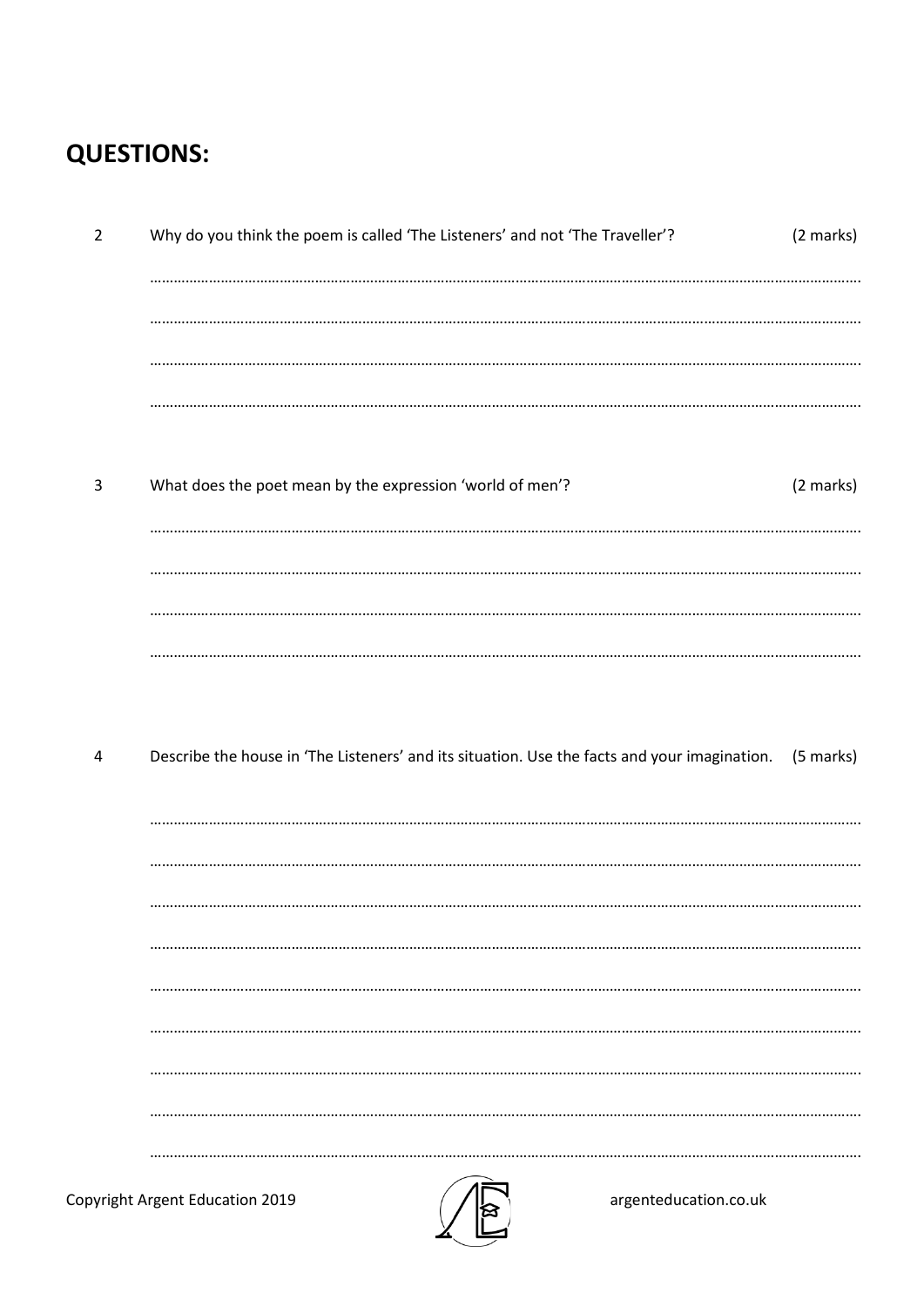| 5 | How does the poet create an eerie atmosphere?<br>(3 marks)                                             |
|---|--------------------------------------------------------------------------------------------------------|
|   |                                                                                                        |
| 6 | Name three poetic or literary devices used in the poem.<br>Give an example of each.<br>(6 marks)<br>1) |
|   |                                                                                                        |
|   | 2)                                                                                                     |
|   |                                                                                                        |
|   | 3)<br>                                                                                                 |
|   |                                                                                                        |



argenteducation.co.uk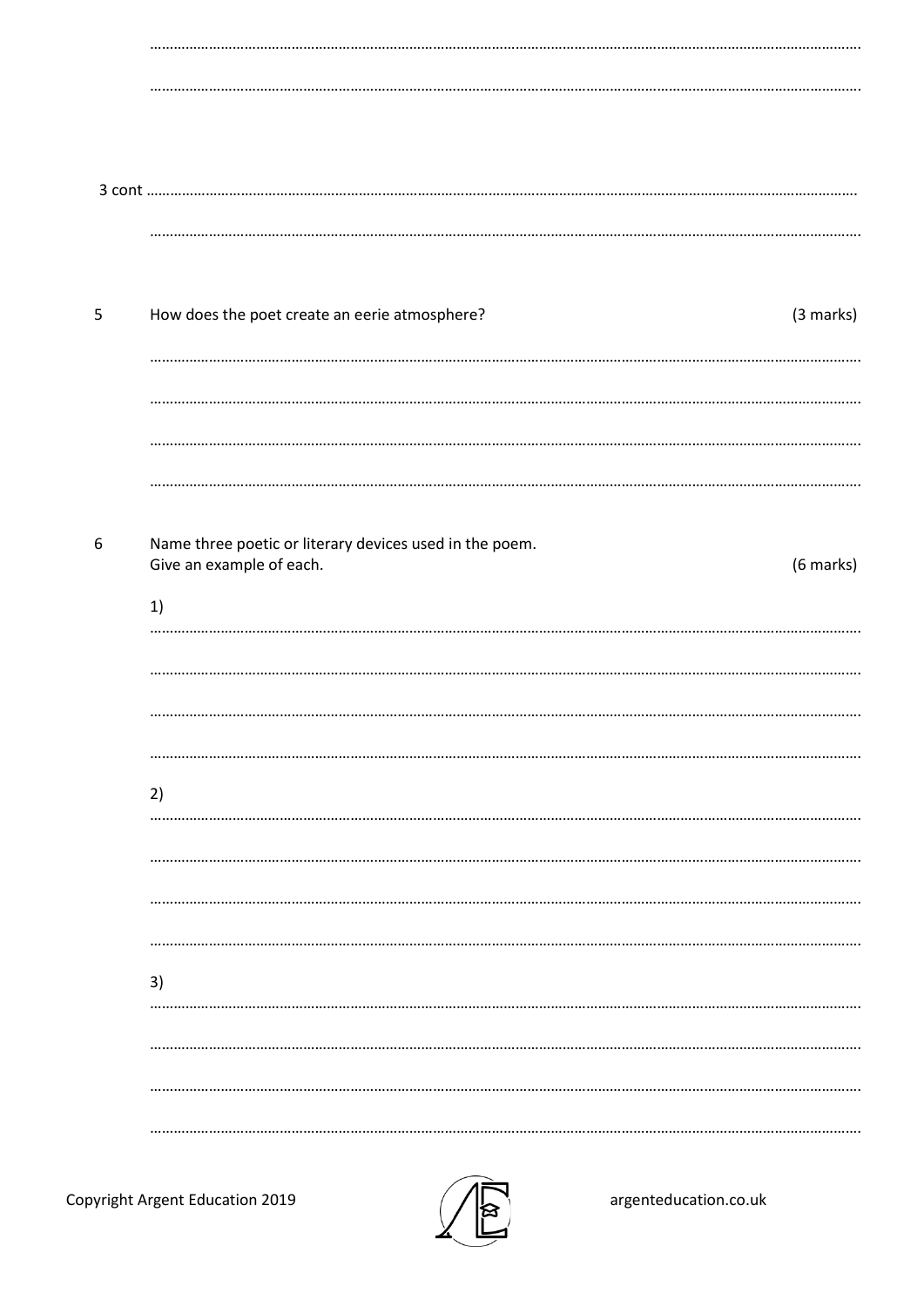| 7 | What is the significance of the bird in the poem 'The Listeners'?   | (1 mark)  |
|---|---------------------------------------------------------------------|-----------|
|   |                                                                     |           |
| 8 | a) Which word is repeated at the beginning and the end of the poem? | (1 mark)  |
|   | b) What impact does it have?                                        | (1 mark)  |
| 9 | What feeling do you get when you read the poem? Give reasons.       | (4 marks) |
|   |                                                                     |           |
|   |                                                                     |           |
|   |                                                                     |           |
|   |                                                                     |           |
|   |                                                                     |           |

**Copyright Argent Education 2019** 



argenteducation.co.uk